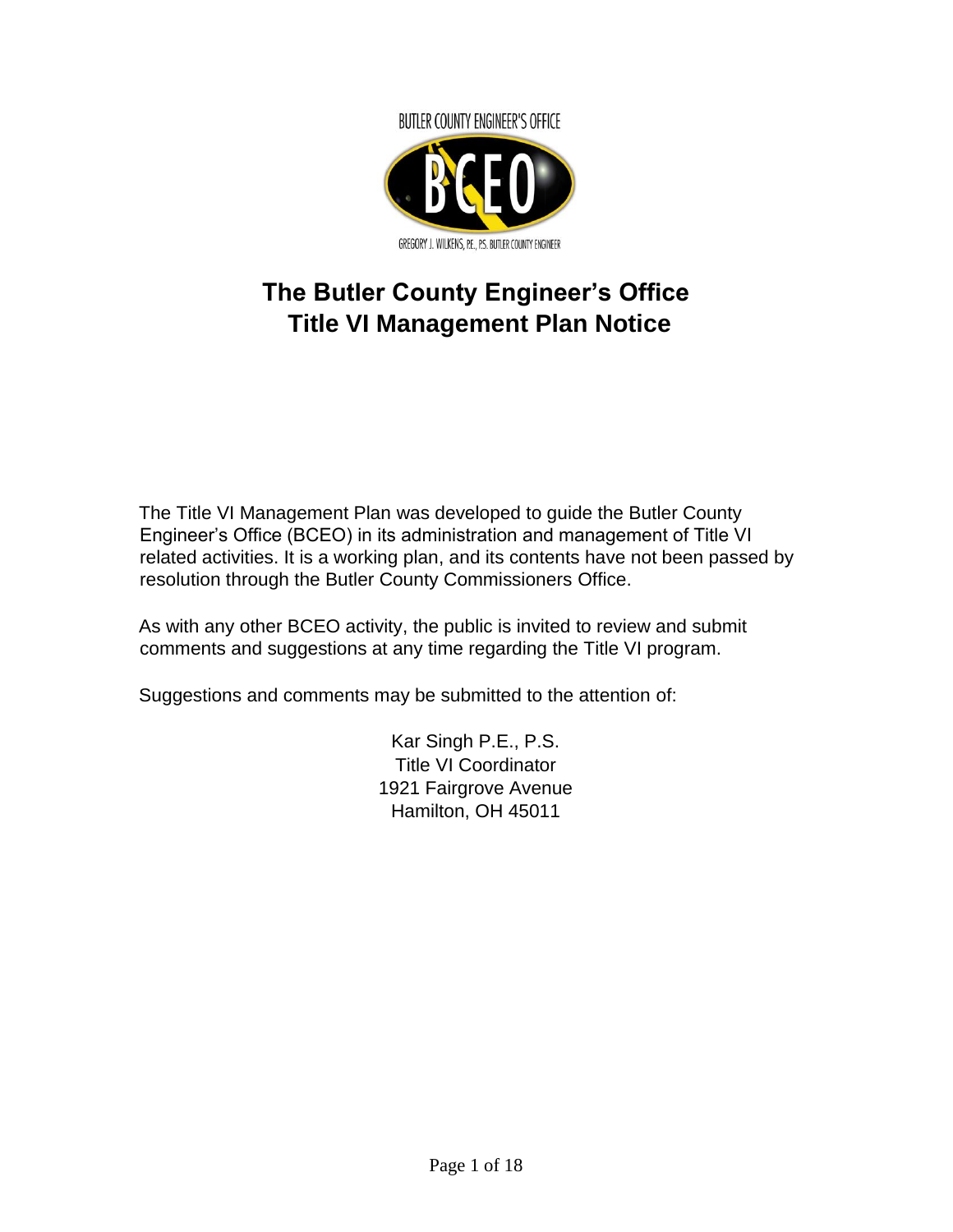## **The Butler County Engineer's Office Title VI Management Plan**

### **I. Statement of Policy:**

No person shall, on the grounds of **race**, **color**, **national origin**, **sex**, **age**, **disability**, **low-income status**, or **limited English proficiency**, be excluded from participation in, be denied the benefits of, or be subjected to discrimination under any program or activity receiving federal financial assistance.

### **II. Applicability:**

Program or Activity defined: A program or activity implemented by the BCEO to facilitate a scope of work.

This policy applies to all activities of any department if any federal assistance is received.

### **III. Title VI Coordinator:**

An employee will be designated to serve as the Title VI Coordinator, whose primary responsibility is to facilitate Title VI matters.

## **VI. Record Keeping:**

The Title VI Coordinator will maintain permanent records, submit required Title VI reports, and complete all Title VI self-surveys. Records may include but are not limited to copies of complaints and related documentation, records of correspondence to and from complainants, and self-surveys requested by the Ohio Department of Transportation or any other government entity.

#### **VII. Title VI Information Dissemination:**

Title VI information posters, including the name of the Title VI Coordinator and contact information, shall be prominently and publicly displayed in each department.

Title VI information shall be disseminated to BCEO employees at least once per year via the Employee Annual Education Form (see Appendix A) with the employee January vacation/sick/comp form. This Employee Annual Education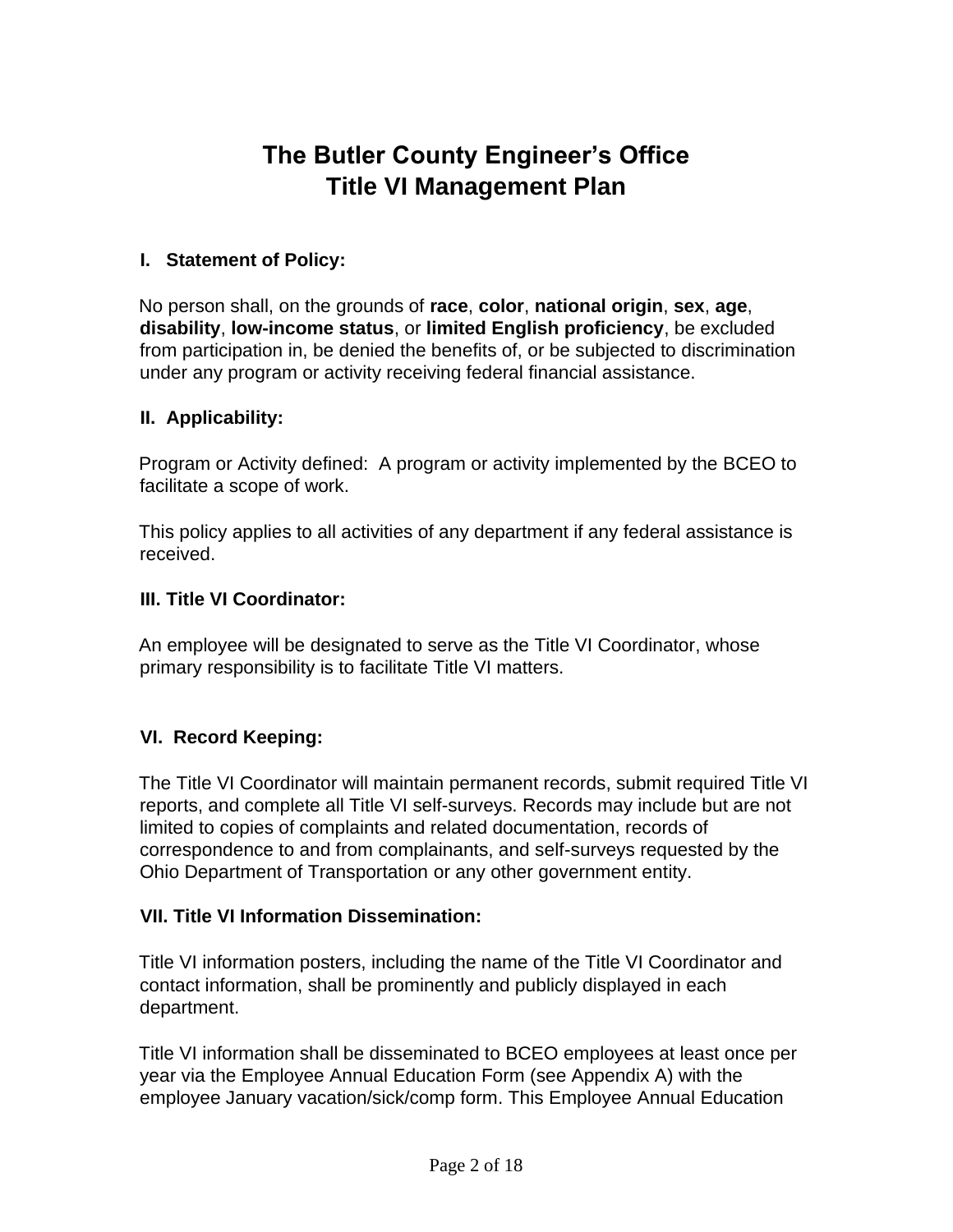Form reminds employees of the BCEO policy statement and their Title VI responsibilities in their daily work and duties.

During New Employee Orientation, new employees shall be informed of the provisions of Title VI (see Appendix B) and the BCEO expectations to perform their duties accordingly.

Title VI information shall be disseminated to citizens at least once per year by public service announcements around Martin Luther King Jr. Day.

Whenever possible, the BCEO will take positive and specific actions to advise minorities of program availability by using local news media, mass media, internet messaging, and public area postings.

## **VIII. Subcontracts and Vendors:**

All subcontractors and vendors who receive payments from the BCEO where funding originates from any federal assistance received by the involved department are subject to the provisions of Title VI of the Civil Rights Act of 1964 as amended.

Written contracts shall contain nondiscrimination language, either directly or through the bid specification package, which becomes an associated component of the contract. All contracts are required to contain FHWA Form 1273. [\(https://www.fhwa.dot.gov/programadmin/contracts/1273/1273.pdf\)](https://www.fhwa.dot.gov/programadmin/contracts/1273/1273.pdf)

## **IX. Public Interaction:**

The BCEO facilities (such as restrooms, park facilities, sidewalks, streets, etc.) accessible to citizens shall be accessible without regard to **race**, **color**, **national origin**, **sex**, **age**, **disability**, **low-income status**, or **limited English proficiency**.

The BCEO employees shall use courtesy titles (i.e., Mr., Mrs., Ms., or Miss) to address citizens without regard to **race**, **color**, **national origin**, **sex**, **age**, **disability**, **low-income status**, or **limited English proficiency**.

## **X. Complaint Management:**

Any individual, group of individuals or entity that believes that they have been subjected to discrimination prohibited by Title VI nondiscrimination provisions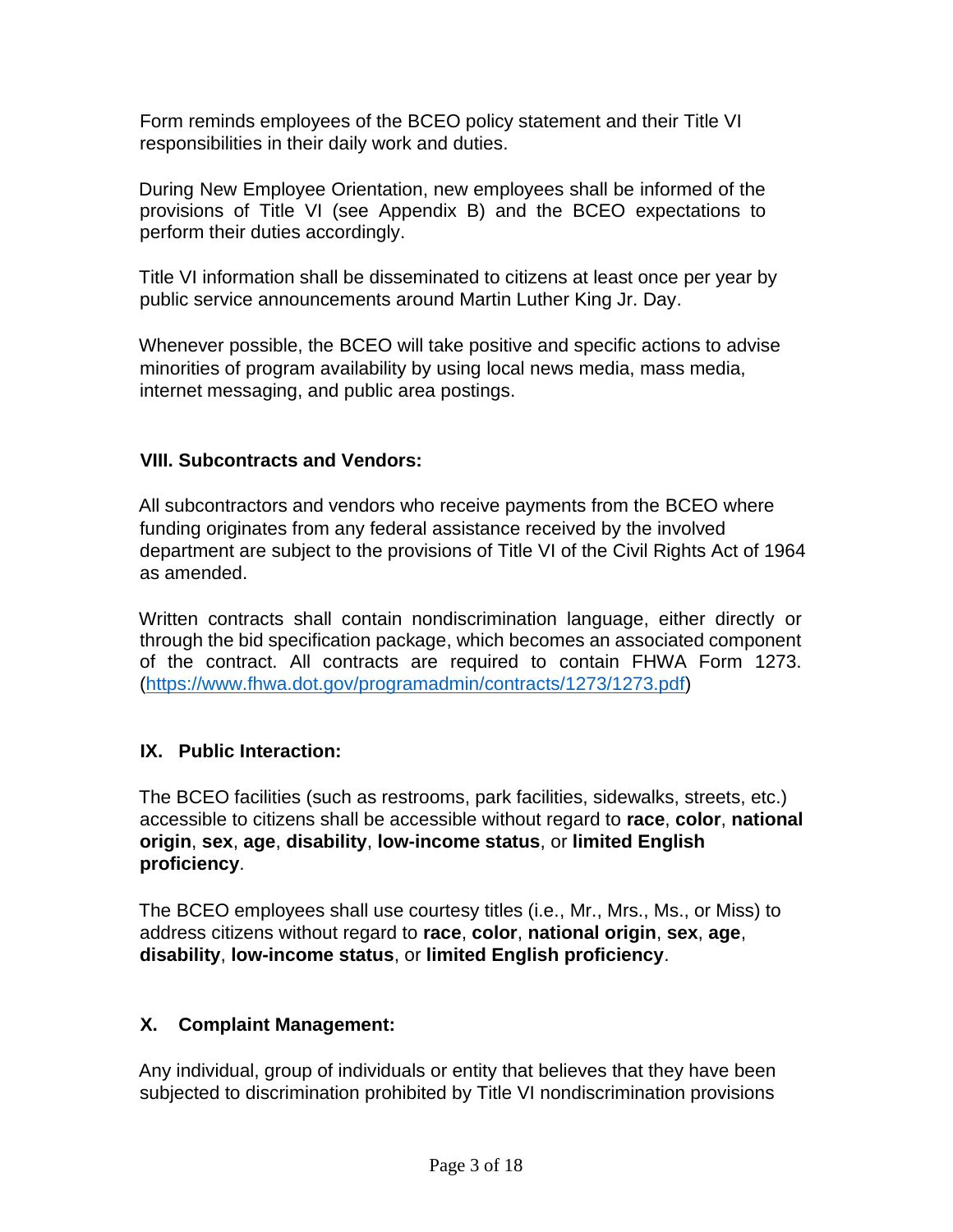may file a written complaint with the Butler County Engineer's Office Title VI Coordinator. A formal complaint **must be filed within 180 calendar days** of the alleged occurrence or when the alleged discrimination became known to the complainant. The complaint must:

- Be in writing and signed by the complainant(s). Allegations received by telephone will be reduced to writing and provided to the complainant(s) for confirmation or revision before processing. Note: A Discrimination Complaint Form will be forwarded to the complainant(s) for him/her to complete, sign, and return to the BCEO for processing.
- Include the date of the alleged act of discrimination (date when the complainant(s) became aware of the alleged discrimination; date on which the conduct was discontinued or the latest instance of the conduct).
- Present a detailed description of the issues, including the names and job titles of individuals perceived as parties in the complained-of incident.

Allegations received by e-mail will be acknowledged and processed once the identity(ies) of the complainant(s) and the intent to proceed with the complaint have been established. The complainant is required to mail a signed, original copy of the e-mail transmittal for processing by the Butler County Engineer's Office Title VI Coordinator.

Upon receipt of the Discrimination Complaint Form, the Title VI Coordinator will determine its jurisdiction, acceptability, and need for additional information, as well as investigate the merit of the complaint if appropriate. Complaints against the BCEO will be referred to the appropriate State or Federal agency for proper disposition pursuant to their procedures.

To be accepted, a complaint must meet the following criteria:

- **The complaint must be filed no later than 180 calendar days after:**
	- The date of the alleged discrimination; or
	- The date when the person(s) became aware of the alleged discrimination; or
	- Where there has been a continuing course of conduct, the date on which the conduct was discontinued.
- The allegation(s) must involve a covered basis such as **race**, **color**, **national origin**, **sex**, **age**, **disability**, **low-income status**, or **limited English proficiency**.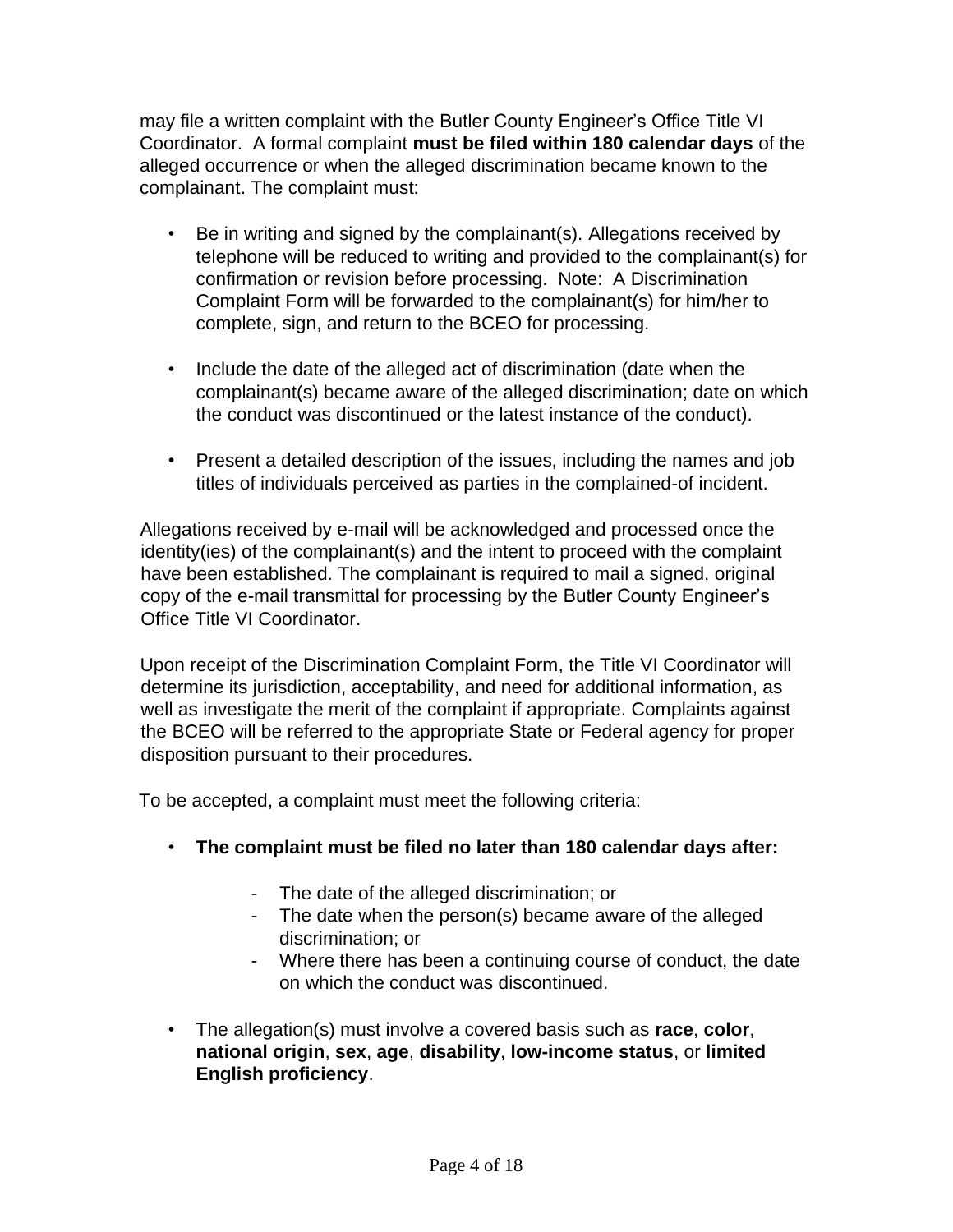• The allegation(s) must involve a program or activity of a Federal-aid recipient, BCEO, or contractor.

A complaint may be dismissed for the following reasons:

- The complainant requests the withdrawal of the complaint.
- The complainant fails to respond to repeated questions for additional information needed to process the complaint.
- The complainant cannot be located after reasonable attempts.

Once the BCEO decides to accept the complaint for investigation, it will receive a case number and be logged into the BCEO records identifying its basis and the alleged harm. The complainant and the respondent will be notified in writing of such within seven calendar days. The respondent will have ten calendar days from the date of the BCEO's written notification of accepting the complaint to furnish his/her written response to the allegation.

The BCEO's final investigative report and a copy of the complaint will be forwarded to the appropriate State and Federal Agency and affected parties within 60 calendar days of accepting the complaint.

The BCEO will notify the parties of its final decision.

If the complainant is not satisfied with the results of the investigation and practices, the complainant will be advised of the right to appeal to the appropriate State or Federal Agency.

## **XI. Public Involvement Plan – Capital Construction Projects**

#### **Introduction**

This section of the plan lays the foundation for public involvement in planning for the BCEO Capital Construction projects. Public participation is encouraged throughout the project and will be incorporated into the decisionmaking process.

Public involvement is critical to the planning process and serves to inform the public, as well as solicit public response regarding the community's needs, values, and evaluations of proposed solutions.

There may be many different types of solutions, each having advantages and disadvantages. These alternative solutions can be discussed with the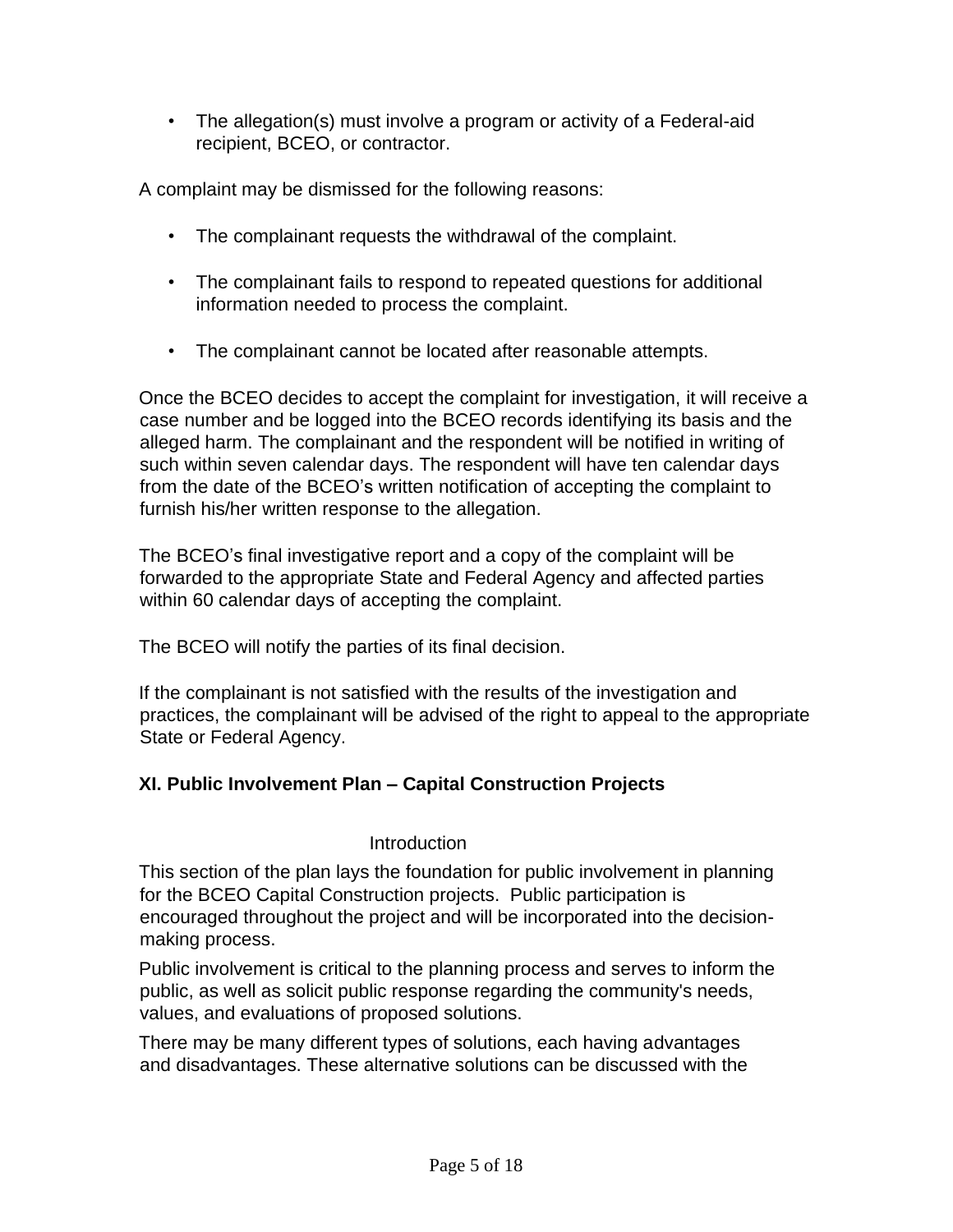public to receive input and ultimately reach a solution that will best meet the county's needs.

## Situation Analysis

The BCEO will carefully identify the needs and interests of the constituency it serves, focusing on human health and safety, protection of property values, the economic vitality of the area, and environmental considerations in the process of identifying, prioritizing, designing, and implementing capital construction projects.

## Public Involvement Objectives

- To create an open and visible decision-making process to which stakeholders have equal access and input.
- To provide a mechanism by which stakeholders are informed and understand the processes, issues, and possible solutions from the perspectives of various interests.
- To incorporate public comments throughout the decision-making process.

## Public Involvement Tools and Tactics

The following provides a partial list of community outreach and media relations tools and tactics that may be used to disseminate information about the program and offer the opportunity to solicit and incorporate public input throughout the process. The following tools may be used singly or in combination, as each situation merits:

Broadcast Coverage Calendar Releases Community Outreach Community Presentations Fact Sheets Media Relations News Releases Newspaper Articles Public Meeting Comment Cards Public Meeting Notice Fliers Public Meetings Public Service Announcements Social Media **Website**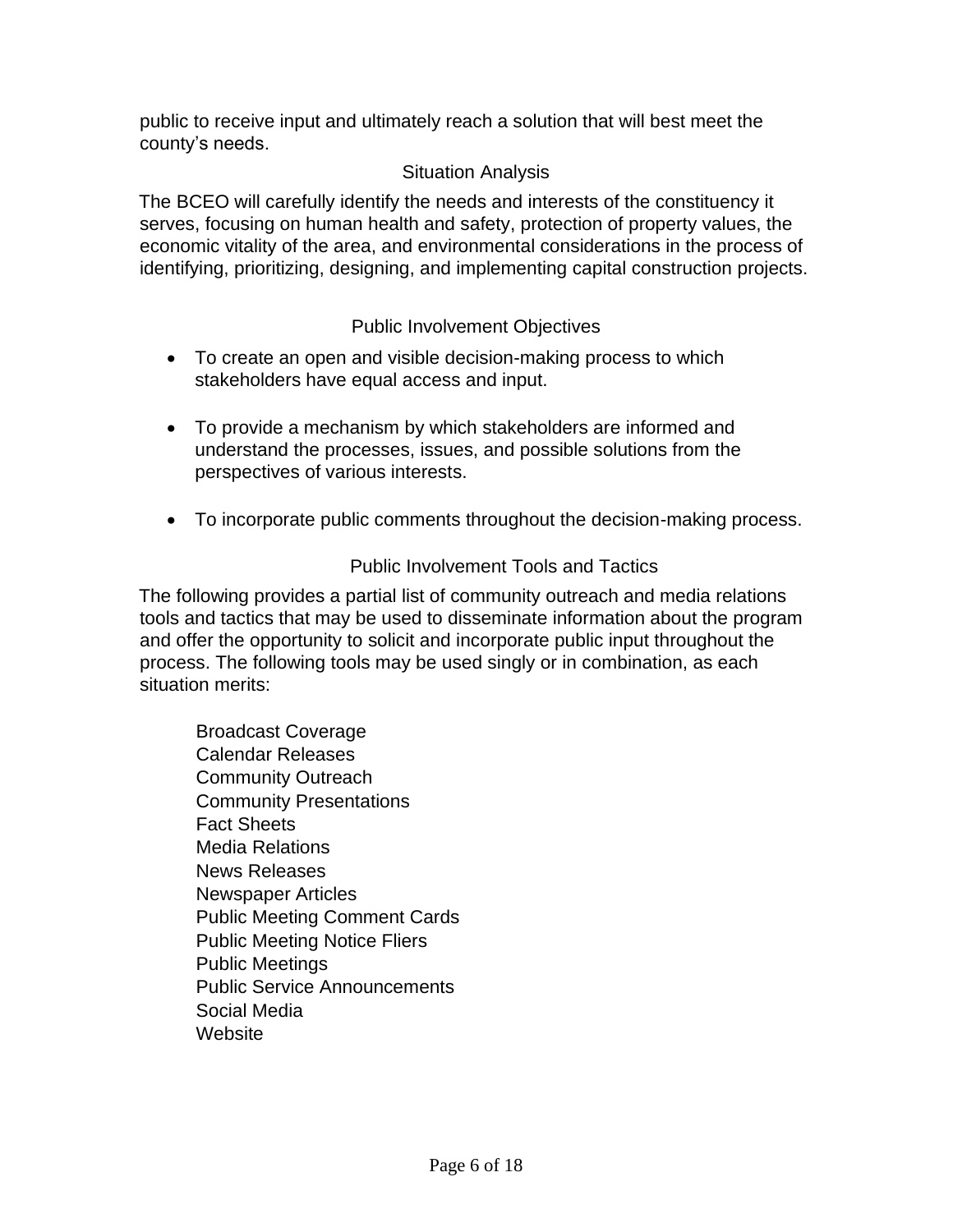### Example of Process

Public Notification

- Public meeting notice advertisements
- Notice on website
- Media Coverage: news releases, calendar releases, articles, Radio PSAs

Solicitation of Comments from Stakeholders

- Public meetings
- Comment cards
- Website
- Questionnaires/Surveys

Incorporate Public Comments and Respond to Inquiries

## **XII. Procedure for Communicating with Limited English Proficiency Residents**

If a person with Limited English Proficiency (LEP) initiates any contact with BCEO personnel regarding activities, projects, or communication items, it behooves the BCEO to provide the best services, information, or response possible, as they would with persons who have no language barrier.

The sequence of attempts to communicate should be:

- Ask if the person can speak English. In their excitement or confusion, a person for whom English is their Second Language is likely to revert to their native language when trying to communicate.
- Use "I Speak" cards to attempt to determine the primary language, then contact the Language Translation Line to speak to the person either face to face or on the phone to communicate with them. "I Speak" cards are available from internet listings, at www.bceo.org or from the Title VI Coordinator.

At all times, maintain a gracious, friendly attitude to put the resident at ease to indicate our desire to be helpful. **(See the BCEO LEP Policy for further details)**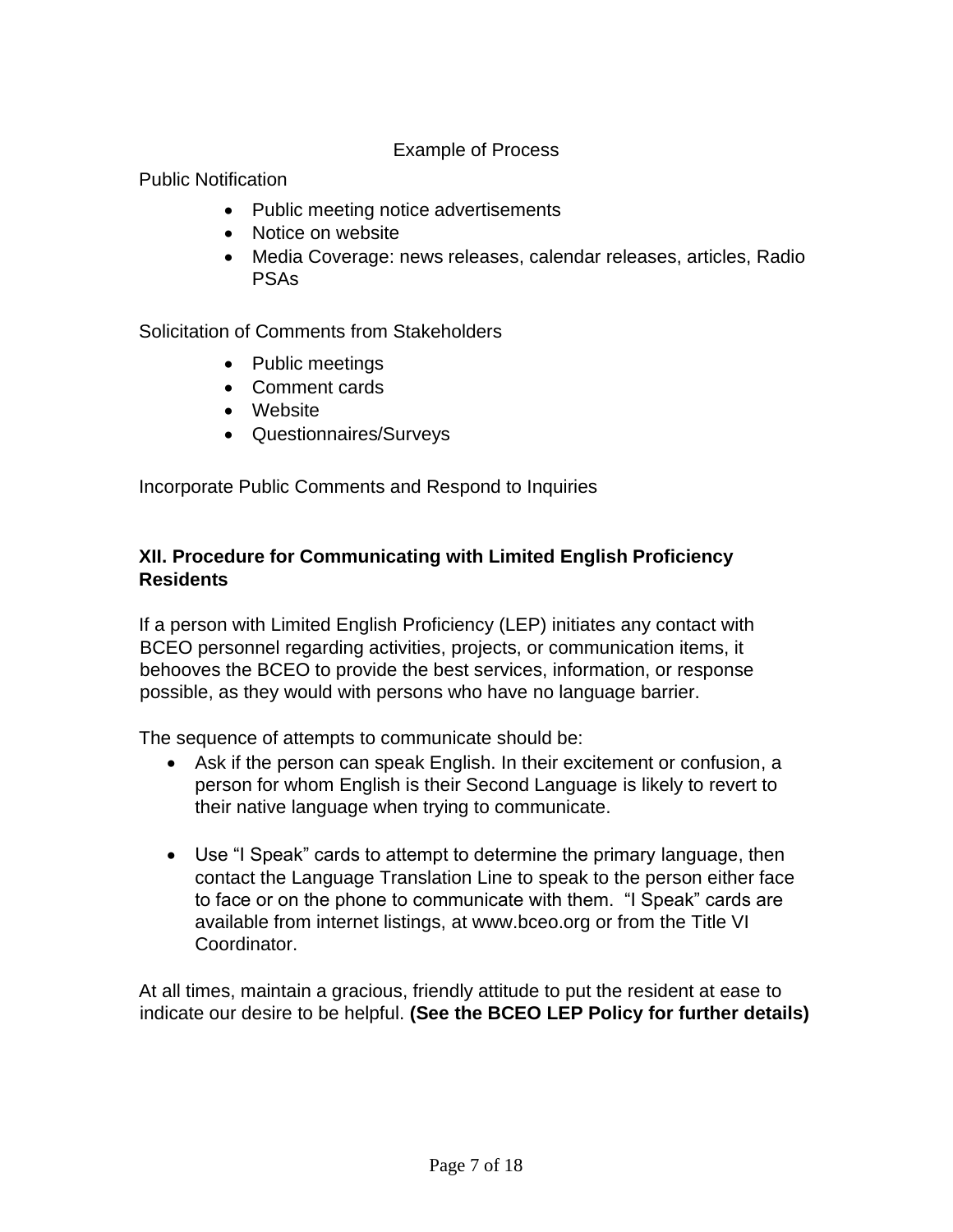## **XIII. Contracting and Minority Contractor Relationships**

The BCEO is subject to Ohio law governing the awarding of contracts. Most simply stated, contracts are to be let to the "lowest and best bidder." Other variables cannot be inserted into non-emergency purchasing decisions.

To ensure minority-owned and women-owned businesses are afforded the opportunity to be considered for contracts, the BCEO has expanded the various means of publicizing bid announcements. While some funding agencies may require specific advertising activities, most procurement activities do not. In those cases, any or all of the following means of reaching potential contractors may be used:

- Advertising in local news media
	- o Hamilton Journal-News [\(http://classifieds.journal](http://classifieds.journal-news.com/ads/public-notices/)[news.com/ads/public-notices/\)](http://classifieds.journal-news.com/ads/public-notices/)
- Internet posting
	- o BCEO website [\(www.bceo.org/contracts.html\)](http://www.bceo.org/contracts.html)
	- o Butler County Commissioners website [\(http://www.butlercountycommissioners.org/i](http://www.butlercountycommissioners.org/index.cfm?page=projectBids) [ndex.cfm?page=projectBids\)](http://www.butlercountycommissioners.org/index.cfm?page=projectBids)
	- o Ohio New Media Association (ONMA) Public Notices Ohio website [\(https://www.publicnoticesohio.com/\)](https://www.publicnoticesohio.com/)

On occasion, specific minority contractor participation goals may set by funding agencies. Large projects may result in the procurement of a prime contractor. During advertisement and pre-bid meetings, potential prime contractors are advised of the minority contractor goals and the efforts required to seek subcontract opportunities for the small contractor within the overall prime contract scope of work. This communication responsibility lies with the BCEO Construction Manager and Construction Deputy.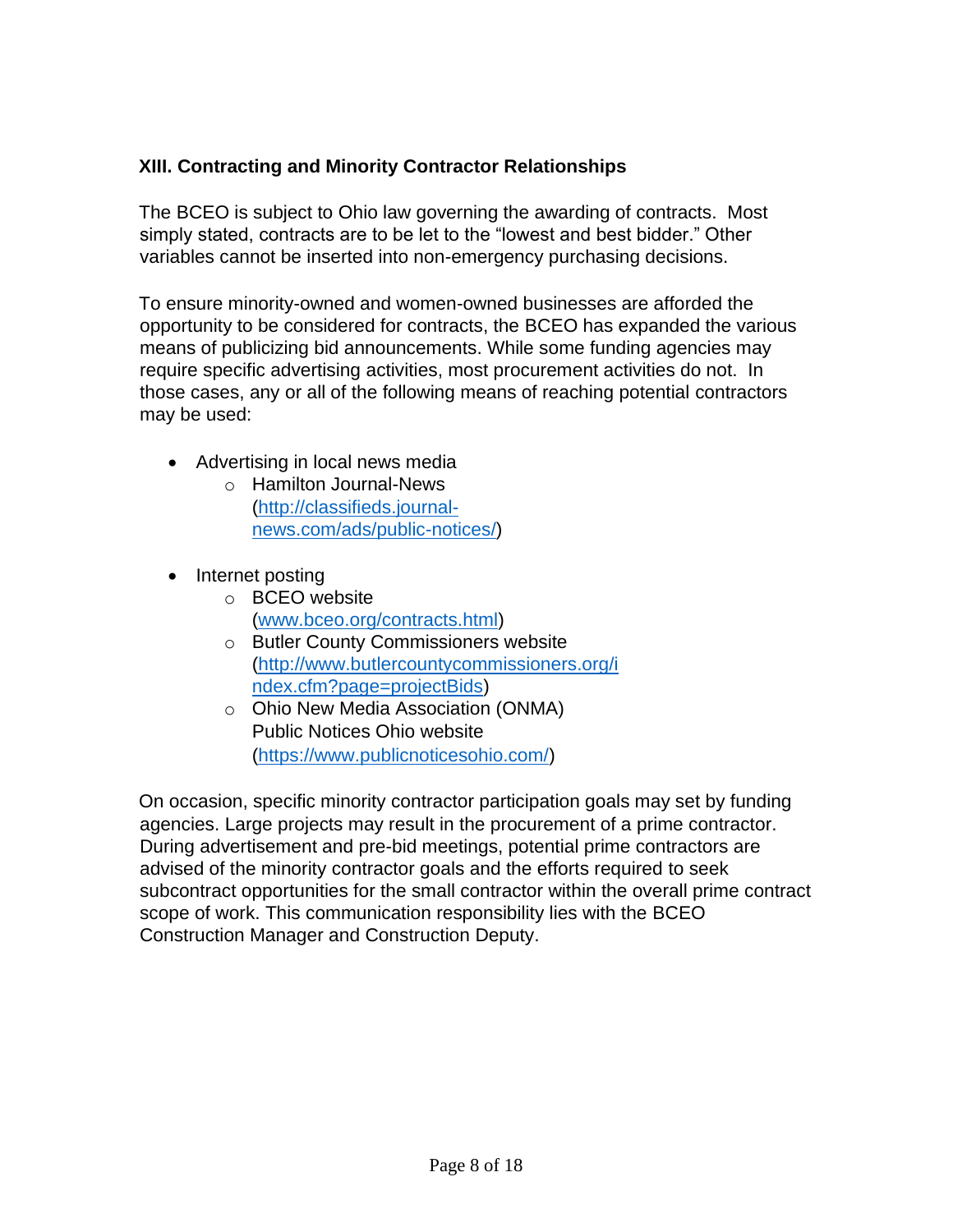## **APPENDIX**

SPECIAL NOTE:

All material in the Appendix is ancillary to the Management Plan and are subject to change on an unannounced basis.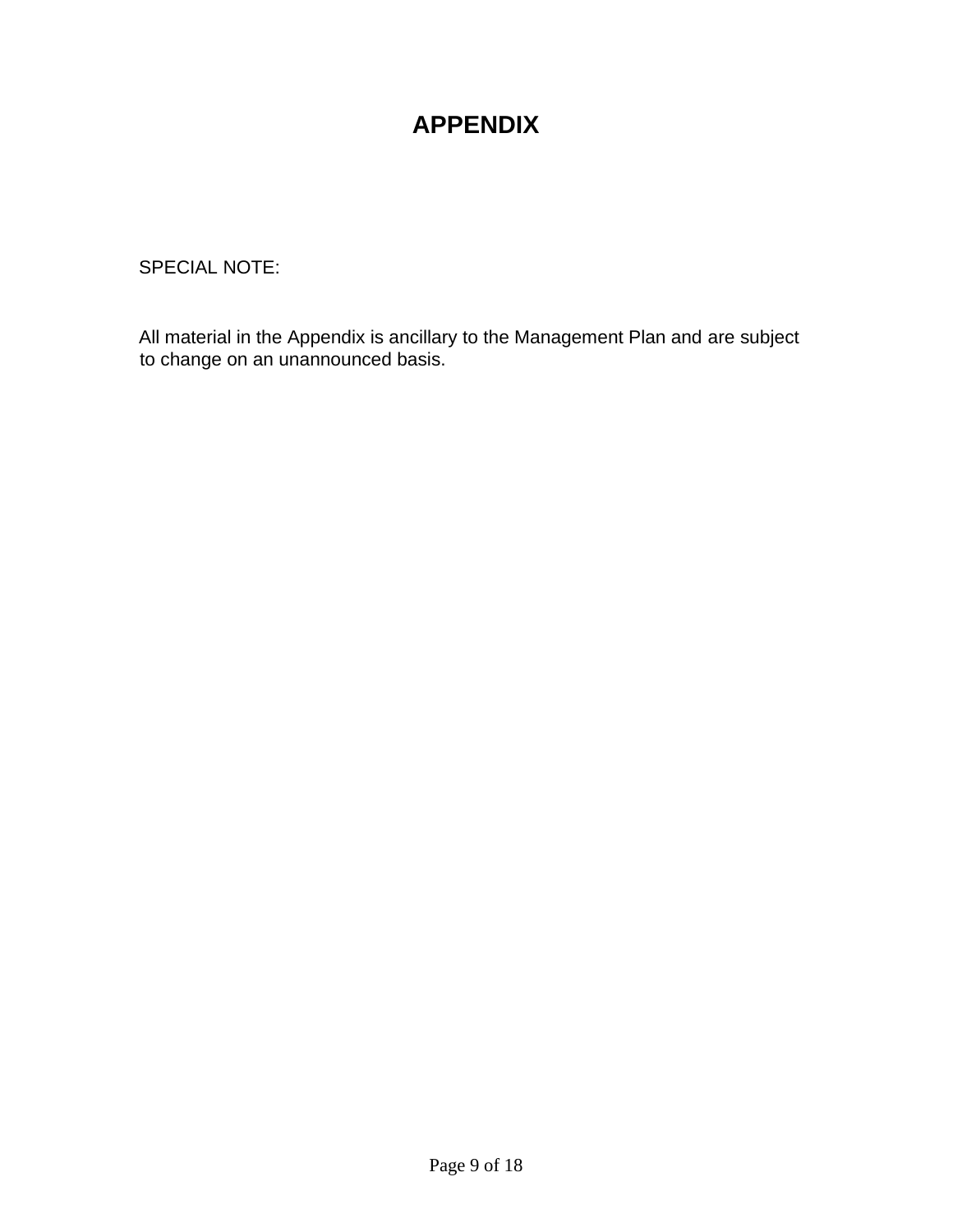## **APPENDIX A Employee Annual Education Form**

#### **Title VI Policy**

No person shall, on the grounds of race, color, or national origin, be excluded from participation in, be denied the benefits of, or be subjected to discrimination under any program or activity receiving federal financial assistance.

All Butler County Engineer's Office employees are expected to consider, respect, and observe this policy in their daily work and duties. If a citizen approaches an employee with a question or complaint, the citizen is to be directed to:

> *Kar Singh, Engineering Manager Butler County Engineer's Office Title VI Coordinator Phone number: 513-785-4150*

In all dealings with citizens, employees should use courtesy titles (i.e., Mr., Mrs., Ms., or Miss) to address them without regard to race, color, or national origin.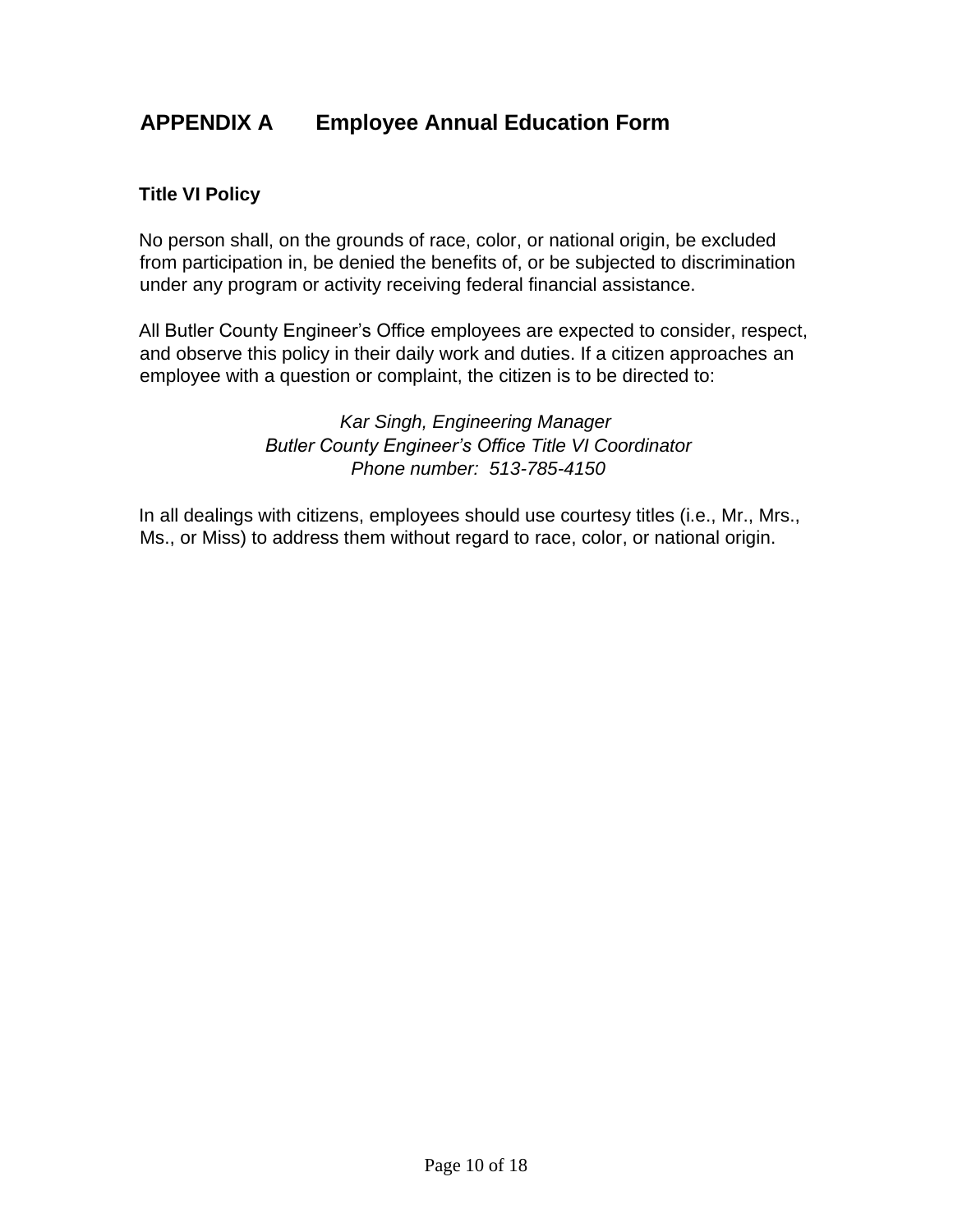## **APPENDIX B New Employee Orientation on Title VI**

Statement of the policy: No person shall, on the grounds of race, color, or national origin, be excluded from participation in, be denied the benefits of, or be subjected to discrimination under any program or activity receiving federal financial assistance.

All Butler County Engineer's Office employees are expected to consider, respect, and observe this policy in their daily work and duties. If a citizen approaches an employee with a question or complaint, the citizen is to be directed to:

> *Kar Singh, Engineering Manager Butler County Engineer's Office Title VI Coordinator 1921 Fairgrove Avenue, Hamilton, OH 45011 Phone number: 513-785-4150*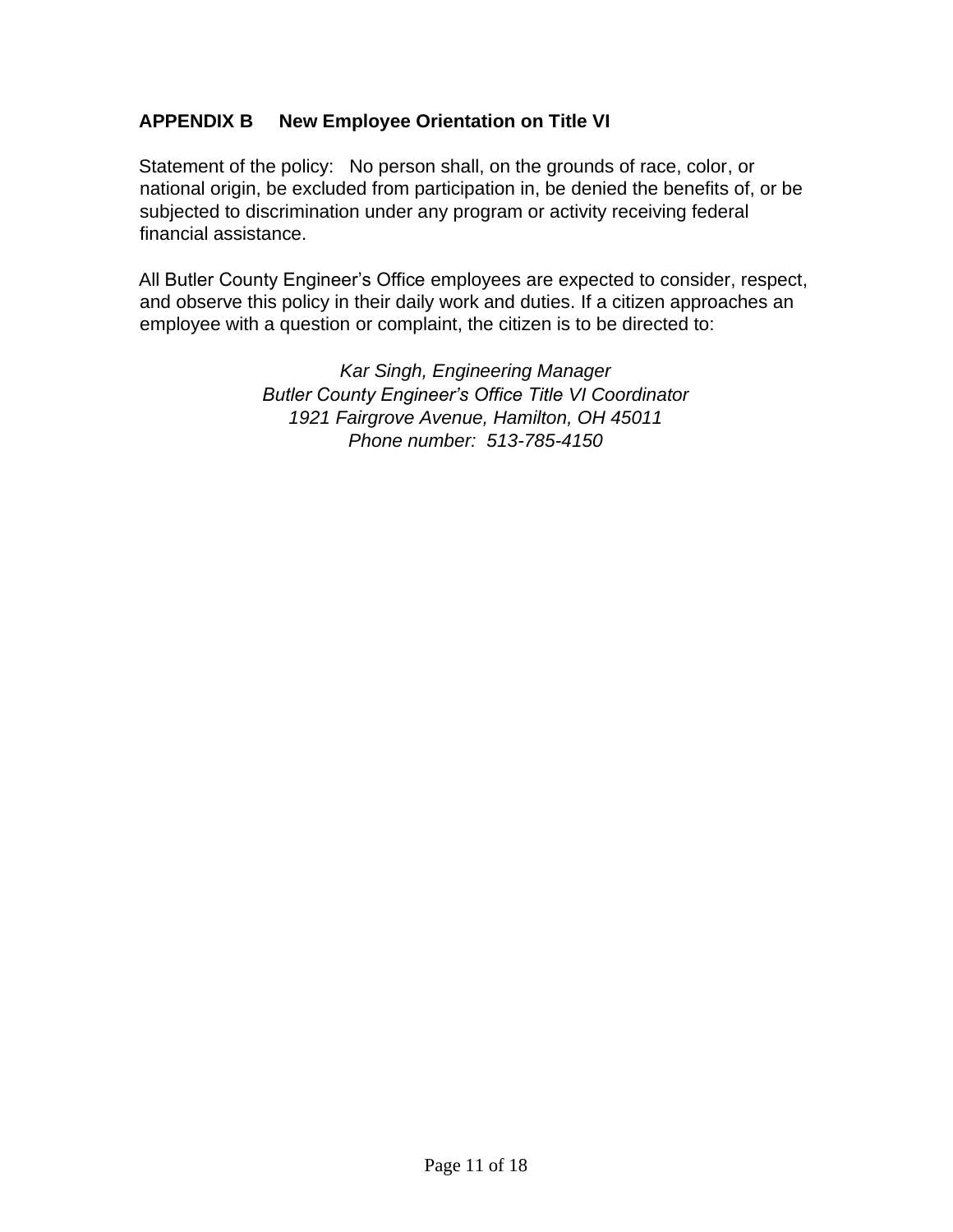## **APPENDIX C Title VI Discrimination Complaint Form**

Case Number \_\_\_\_\_\_\_\_\_\_\_\_\_\_\_\_\_\_\_

Note: We are asking for the following information to process your complaint. If you cannot complete the form personally, simply call 513-785-4150 to request help from the Title VI Coordinator, who will assist you at a mutually convenient time. You will still need to sign the completed form to validate the information you have provided.

| 2. Person discriminated against (if someone other than the complainant)                              |  |  |  |
|------------------------------------------------------------------------------------------------------|--|--|--|
|                                                                                                      |  |  |  |
|                                                                                                      |  |  |  |
|                                                                                                      |  |  |  |
|                                                                                                      |  |  |  |
| 3. What is the name and location of the person/entity that you believe<br>discriminated against you? |  |  |  |
|                                                                                                      |  |  |  |
|                                                                                                      |  |  |  |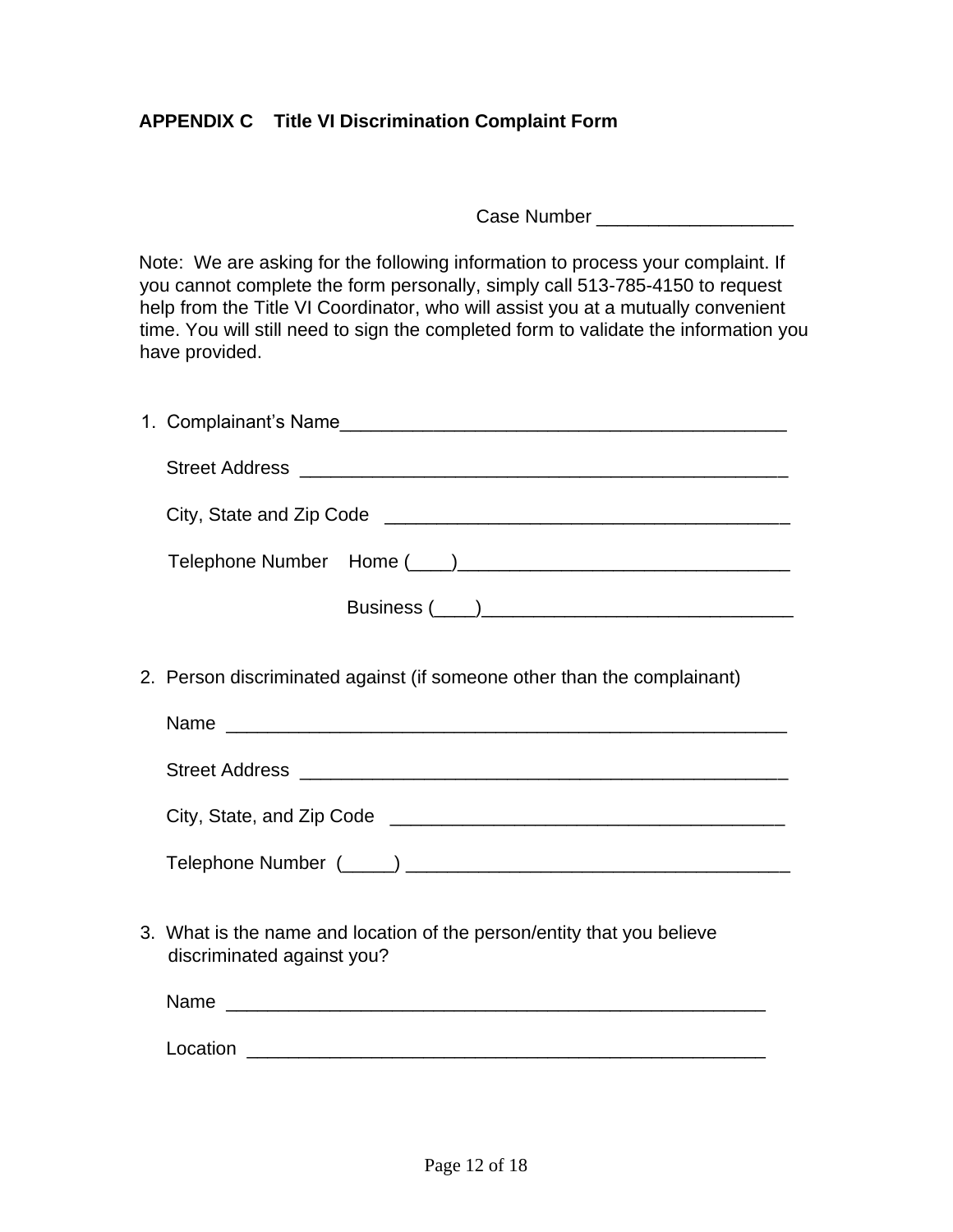4. Which of the following best describes the reason you believe discrimination took place?

\_\_\_\_\_\_\_\_\_\_\_\_\_\_\_\_\_\_\_\_\_\_\_\_\_\_\_\_\_\_\_\_\_\_\_\_\_\_\_\_\_\_\_\_\_\_\_\_\_\_\_\_\_

\_\_\_\_\_\_\_\_\_\_\_\_\_\_\_\_\_\_\_\_\_\_\_\_\_\_\_\_\_\_\_\_\_\_\_\_\_\_\_\_\_\_\_\_\_\_\_\_\_\_\_\_\_

\_\_\_\_\_\_\_\_\_\_\_\_\_\_\_\_\_\_\_\_\_\_\_\_\_\_\_\_\_\_\_\_\_\_\_\_\_\_\_\_\_\_\_\_\_\_\_\_\_\_\_\_\_

- a) Race (specify why)
- b) Color (specify why)
- c) National Origin (specify why)
- 5. What date did the alleged discrimination take place?

(Must be within the past 180 days)

6. In your own words, please describe the alleged discrimination. Explain what happened and whom you believe was responsible.

\_\_\_\_\_\_\_\_\_\_\_\_\_\_\_\_\_\_\_\_\_\_\_\_\_\_\_\_\_\_\_\_\_\_\_\_\_\_\_\_\_\_\_\_\_\_\_\_\_\_\_\_\_\_\_\_\_\_\_

\_\_\_\_\_\_\_\_\_\_\_\_\_\_\_\_\_\_\_\_\_\_\_\_\_\_\_\_\_\_\_\_\_\_\_\_\_\_\_\_\_\_\_\_\_\_\_\_\_\_\_\_\_\_\_\_\_\_\_

 $\frac{1}{\sqrt{2}}$  ,  $\frac{1}{\sqrt{2}}$  ,  $\frac{1}{\sqrt{2}}$  ,  $\frac{1}{\sqrt{2}}$  ,  $\frac{1}{\sqrt{2}}$  ,  $\frac{1}{\sqrt{2}}$  ,  $\frac{1}{\sqrt{2}}$  ,  $\frac{1}{\sqrt{2}}$  ,  $\frac{1}{\sqrt{2}}$  ,  $\frac{1}{\sqrt{2}}$  ,  $\frac{1}{\sqrt{2}}$  ,  $\frac{1}{\sqrt{2}}$  ,  $\frac{1}{\sqrt{2}}$  ,  $\frac{1}{\sqrt{2}}$  ,  $\frac{1}{\sqrt{2}}$ 

\_\_\_\_\_\_\_\_\_\_\_\_\_\_\_\_\_\_\_\_\_\_\_\_\_\_\_\_\_\_\_\_\_\_\_\_\_\_\_\_\_\_\_\_\_\_\_\_\_\_\_\_\_\_\_\_\_\_\_

\_\_\_\_\_\_\_\_\_\_\_\_\_\_\_\_\_\_\_\_\_\_\_\_\_\_\_\_\_\_\_\_\_\_\_\_\_\_\_\_\_\_\_\_\_\_\_\_\_\_\_\_\_\_\_\_\_\_\_

\_\_\_\_\_\_\_\_\_\_\_\_\_\_\_\_\_\_\_\_\_\_\_\_\_\_\_\_\_\_\_\_\_\_\_\_\_\_\_\_\_\_\_\_\_\_\_\_\_\_\_\_\_\_\_\_\_\_\_

\_\_\_\_\_\_\_\_\_\_\_\_\_\_\_\_\_\_\_\_\_\_\_\_\_\_\_\_\_\_\_\_\_\_\_\_\_\_\_\_\_\_\_\_\_\_\_\_\_\_\_\_\_\_\_\_\_\_\_

\_\_\_\_\_\_\_\_\_\_\_\_\_\_\_\_\_\_\_\_\_\_\_\_\_\_\_\_\_\_\_\_\_\_\_\_\_\_\_\_\_\_\_\_\_\_\_\_\_\_\_\_\_\_\_\_\_\_\_

 $\frac{1}{\sqrt{2}}$  ,  $\frac{1}{\sqrt{2}}$  ,  $\frac{1}{\sqrt{2}}$  ,  $\frac{1}{\sqrt{2}}$  ,  $\frac{1}{\sqrt{2}}$  ,  $\frac{1}{\sqrt{2}}$  ,  $\frac{1}{\sqrt{2}}$  ,  $\frac{1}{\sqrt{2}}$  ,  $\frac{1}{\sqrt{2}}$  ,  $\frac{1}{\sqrt{2}}$  ,  $\frac{1}{\sqrt{2}}$  ,  $\frac{1}{\sqrt{2}}$  ,  $\frac{1}{\sqrt{2}}$  ,  $\frac{1}{\sqrt{2}}$  ,  $\frac{1}{\sqrt{2}}$ 

(Use more sheets or the back of this page, if needed)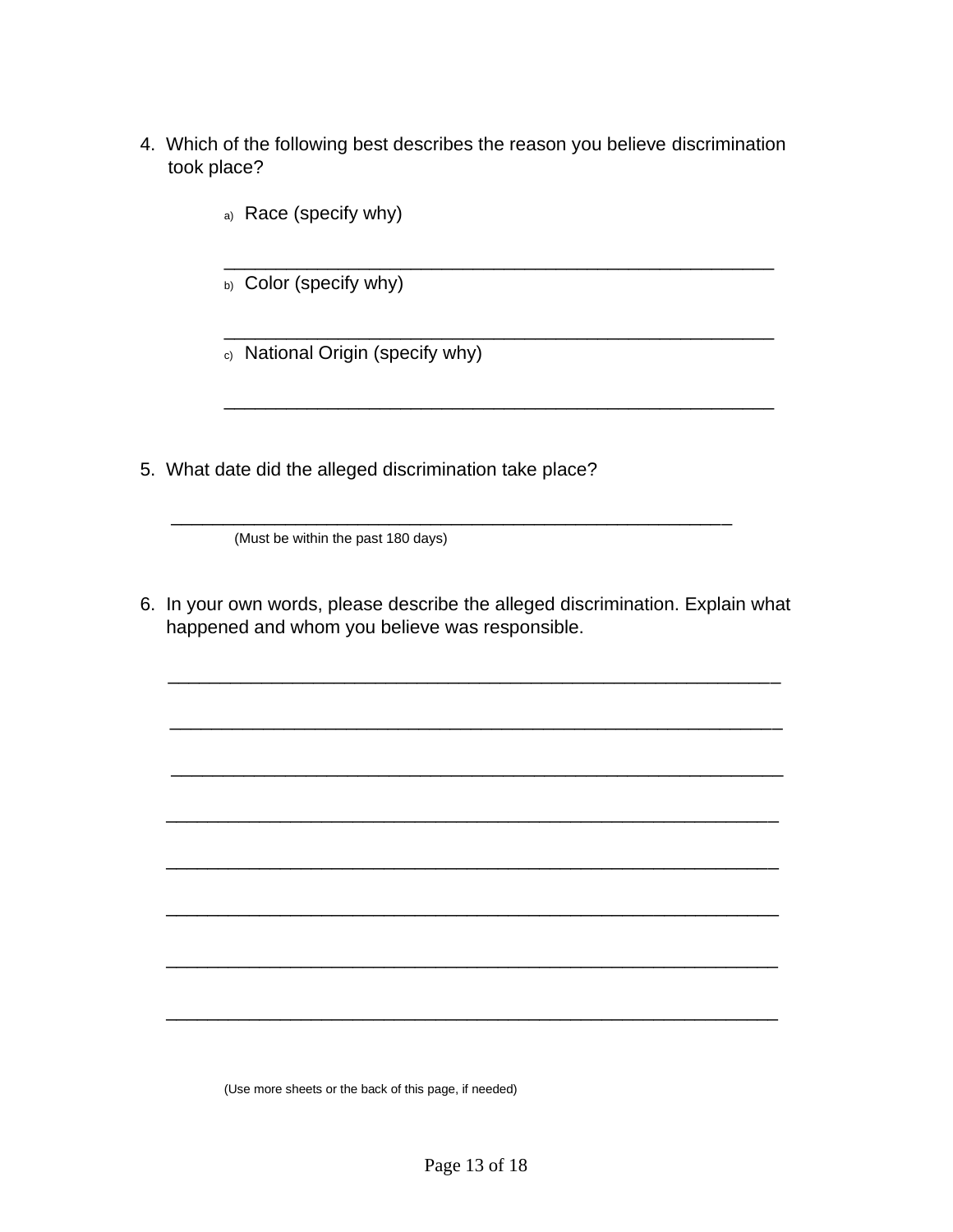7. Have you tried to resolve this complaint through internal grievance procedures elsewhere? \_\_\_\_\_\_\_\_\_\_ Yes \_\_\_\_\_\_\_\_\_\_\_ No

| If yes, what is the status of the grievance?                                                                                                                    |  |  |
|-----------------------------------------------------------------------------------------------------------------------------------------------------------------|--|--|
|                                                                                                                                                                 |  |  |
|                                                                                                                                                                 |  |  |
| What is the name and title of the person who is handling the grievance<br>procedure?                                                                            |  |  |
|                                                                                                                                                                 |  |  |
| 8. Have you filed this complaint with any other federal, state, or local agency; or<br>with any federal or state court? ______________ Yes _________________ No |  |  |
| If yes, check all that apply:<br>Federal agency _____<br>Federal court ____<br>State agency _____<br>State court _____<br>Local agency _____                    |  |  |
| 9. Please provide the following information for the contact person at the other<br>agency/court where the complaint was filed.                                  |  |  |
|                                                                                                                                                                 |  |  |
|                                                                                                                                                                 |  |  |
|                                                                                                                                                                 |  |  |
|                                                                                                                                                                 |  |  |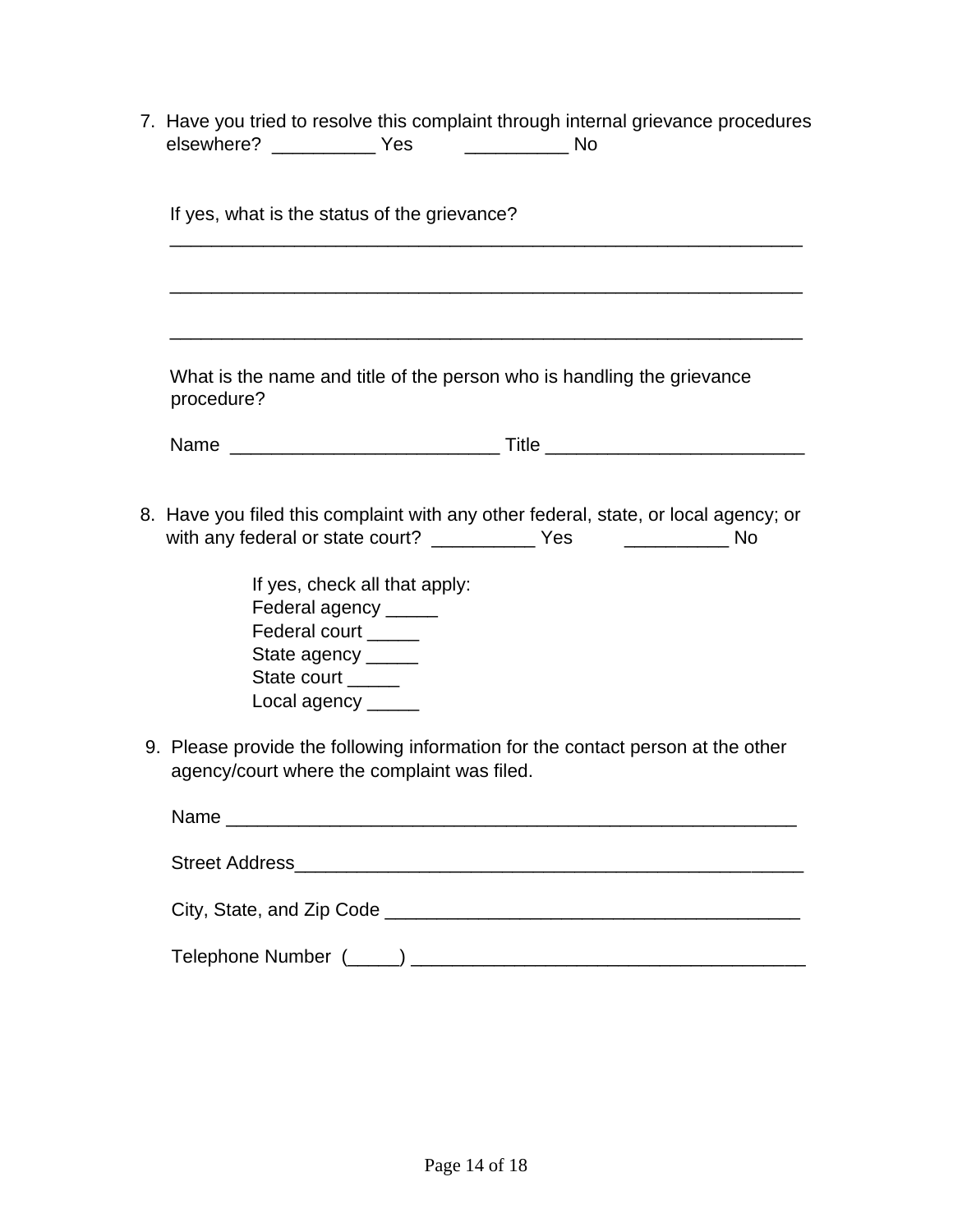| 10. Do you intend to file this complaint with another agency?                                                                               |  |  |  |  |
|---------------------------------------------------------------------------------------------------------------------------------------------|--|--|--|--|
| If yes, when and where do you plan to file the complaint?                                                                                   |  |  |  |  |
|                                                                                                                                             |  |  |  |  |
|                                                                                                                                             |  |  |  |  |
|                                                                                                                                             |  |  |  |  |
|                                                                                                                                             |  |  |  |  |
|                                                                                                                                             |  |  |  |  |
| 11. Has the complaint been filed with the Butler County Engineer's Office before?<br>$\frac{1}{2}$ Yes                                      |  |  |  |  |
|                                                                                                                                             |  |  |  |  |
| 12. Have you filed any other discrimination complaints with the Butler County<br>Engineer's Office? _______________ Yes ________________ No |  |  |  |  |
| If yes, when and against whom were they filed?                                                                                              |  |  |  |  |
|                                                                                                                                             |  |  |  |  |
|                                                                                                                                             |  |  |  |  |
|                                                                                                                                             |  |  |  |  |
|                                                                                                                                             |  |  |  |  |
|                                                                                                                                             |  |  |  |  |

13. Please sign and date this form below. You may attach any written materials or other information that you think is relevant to your complaint

 $\overline{\phantom{a}}$  , and the contract of the contract of the contract of the contract of the contract of the contract of the contract of the contract of the contract of the contract of the contract of the contract of the contrac

Complainant's Signature **Date** Date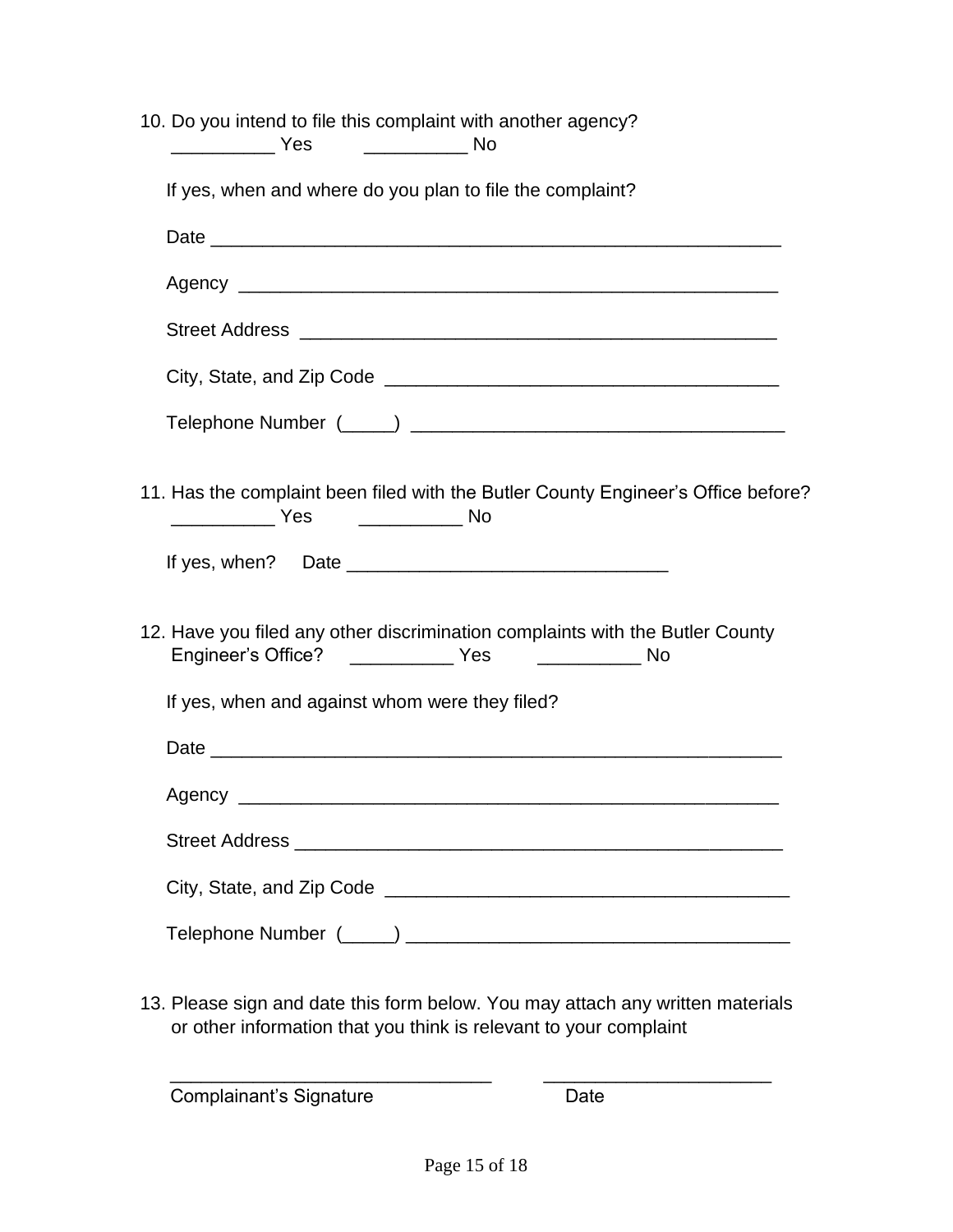## **APPENDIX D Letter Acknowledging Receipt of Complaint**

Today's Date

Ms. Jo Doe 1234 Main St. Hamilton, Ohio 45011

Dear Ms. Doe:

This letter is to acknowledge receipt of your complaint against the Butler County Engineer's Office alleging \_\_\_\_\_\_\_\_\_\_\_\_\_\_\_\_\_\_\_\_\_\_\_\_\_\_\_\_\_ in the \_\_\_\_\_\_\_\_\_\_\_\_\_\_\_\_\_\_ program.

An investigation will begin shortly. If you have additional information you wish to convey or questions concerning this matter, please feel free to contact this office by telephoning 513-867-5744 or writing to me at this address.

Sincerely,

Kar Singh P.E., P.S. Title VI Coordinator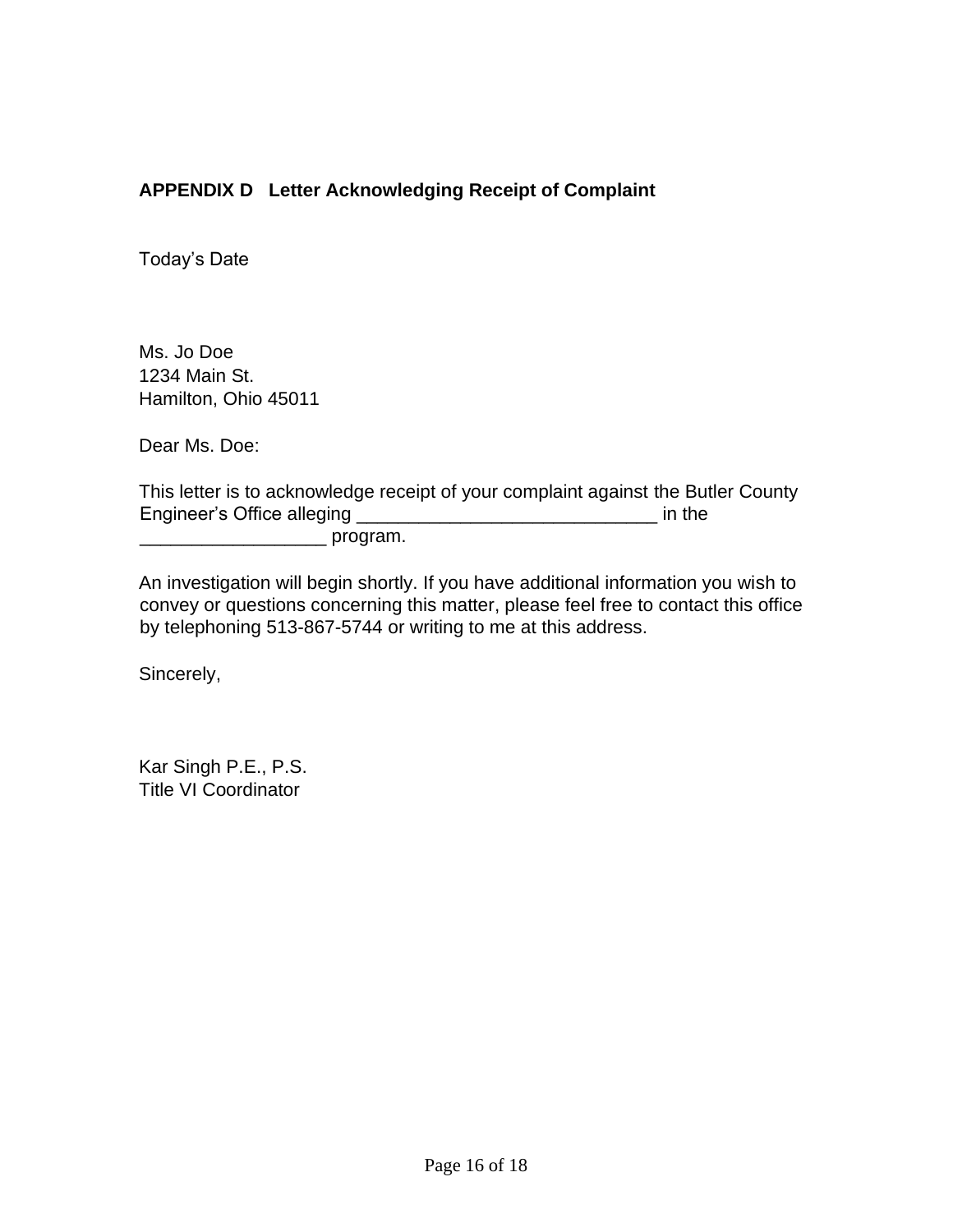## **APPENDIX E Letter Notifying Complainant That Complaint is Substantiated**

Today's Date

Ms. Jo Doe 1234 Main St. Hamilton, Ohio 45011

Dear Ms. Doe:

The matter referenced in your letter of \_\_\_\_\_\_\_\_\_\_\_\_\_\_\_(date) against the Butler County Engineer's Office alleging denial of participation of minorities in the \_\_\_\_\_\_\_\_\_\_ program has been investigated.

(An/Several) apparent violation(s) of Title VI of the Civil Rights Act of 1964, including those mentioned in your letter (was/were) identified. Efforts are underway to correct these deficiencies.

Thank you for calling this important matter to our attention. You were extremely helpful during our review of the program. *(If a hearing is requested, the following sentence may be appropriate.)* This office or federal authorities may contact you if your services should be needed during the administrative hearing process.

Sincerely,

Kar Singh P.E., P.S. Title VI Coordinator